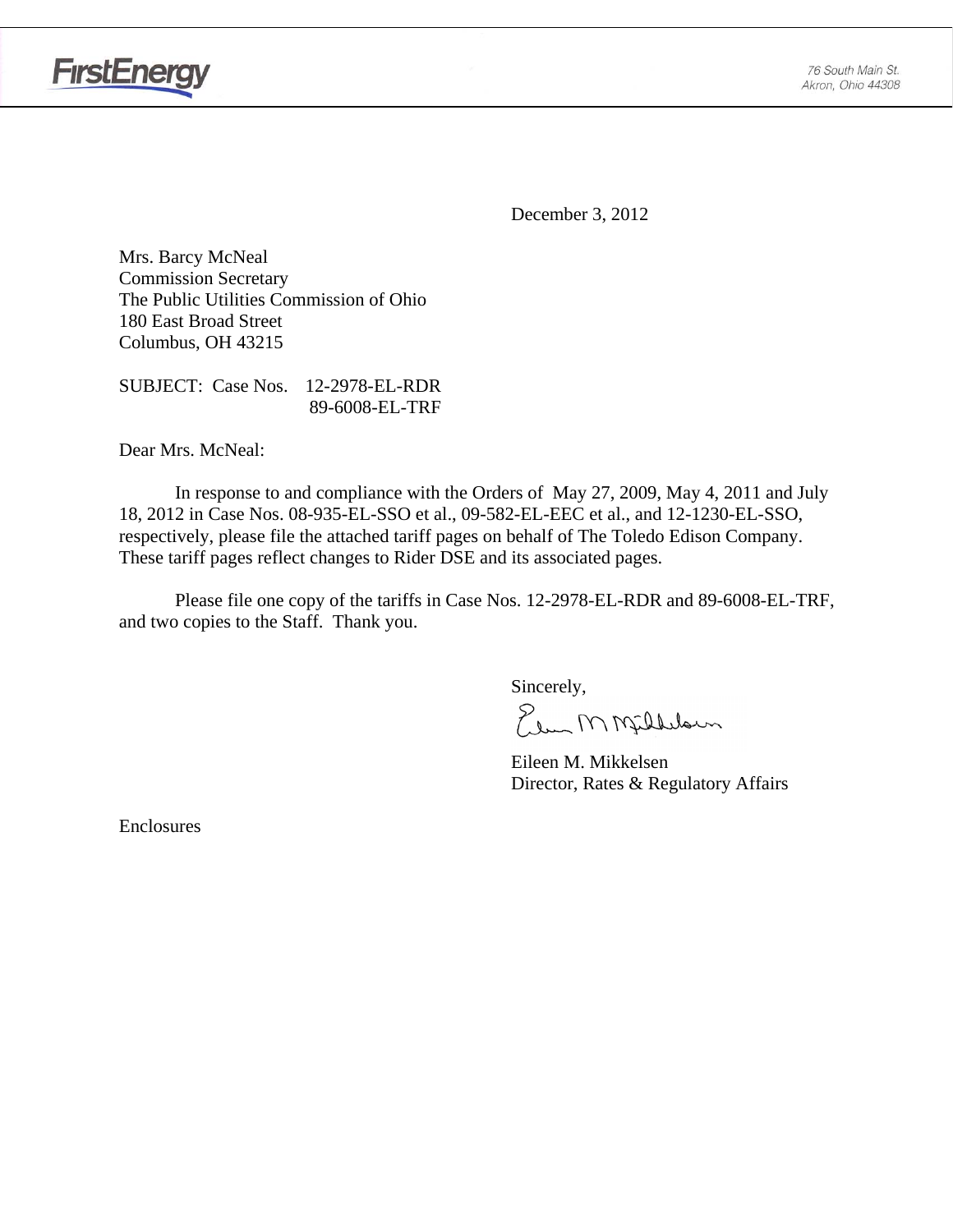### **TABLE OF CONTENTS**

The following rates, rules and regulations for electric service are applicable throughout the Company's service territory except as noted.

|                                                      | <b>Sheet</b>         | <b>Effective</b><br><u>Date</u>              |
|------------------------------------------------------|----------------------|----------------------------------------------|
| <b>TABLE OF CONTENTS</b>                             | 1                    | $01 - 01 - 13$                               |
| <b>DEFINITION OF TERRITORY</b>                       | 3                    | 01-23-09                                     |
| <b>ELECTRIC SERVICE REGULATIONS</b>                  | 4                    | $12 - 04 - 09$                               |
| <b>ELECTRIC SERVICE SCHEDULES</b>                    |                      |                                              |
| Residential Service (Rate "RS")                      | 10                   | $01 - 23 - 09$                               |
| General Service - Secondary (Rate "GS")              | 20                   | 01-23-09                                     |
| General Service - Primary (Rate "GP")                | 21<br>22             | 01-23-09<br>01-23-09                         |
| General Service - Subtransmission (Rate "GSU")       |                      |                                              |
| General Service - Transmission (Rate "GT")           | 23                   | 01-23-09                                     |
| <b>Street Lighting Provisions</b>                    | 30<br>31<br>32<br>33 | 01-23-09<br>06-01-09<br>01-23-09<br>06-01-09 |
| Street Lighting (Rate "STL")                         |                      |                                              |
| Traffic Lighting (Rate "TRF")                        |                      |                                              |
| Private Outdoor Lighting (Rate "POL")                |                      |                                              |
| <b>MISCELLANEOUS CHARGES</b>                         | 75                   | 07-05-12                                     |
| <b>OTHER SERVICE</b>                                 |                      |                                              |
| <b>Partial Service</b>                               | 52                   | $01 - 01 - 06$                               |
| Residential Renewable Energy Credit Purchase Program | 60                   | 10-01-09                                     |
| <b>Cogeneration and Small Power Producer</b>         | 70                   | $01 - 01 - 03$                               |
| <b>Interconnection Tariff</b>                        | 76                   | $01 - 01 - 09$                               |
| <b>PIPP Customer Discount</b>                        | 80                   | 06-01-11                                     |

Filed pursuant to Orders dated May 27, 2009, May 4, 2011 and July 18, 2012, in Case Nos. 08-935-EL-SSO et al., 09-582-EL-EEC et al. and 12-1230-EL-SSO, respectively and Case No. 12-2978-EL-RDR, before The Public Utilities Commission of Ohio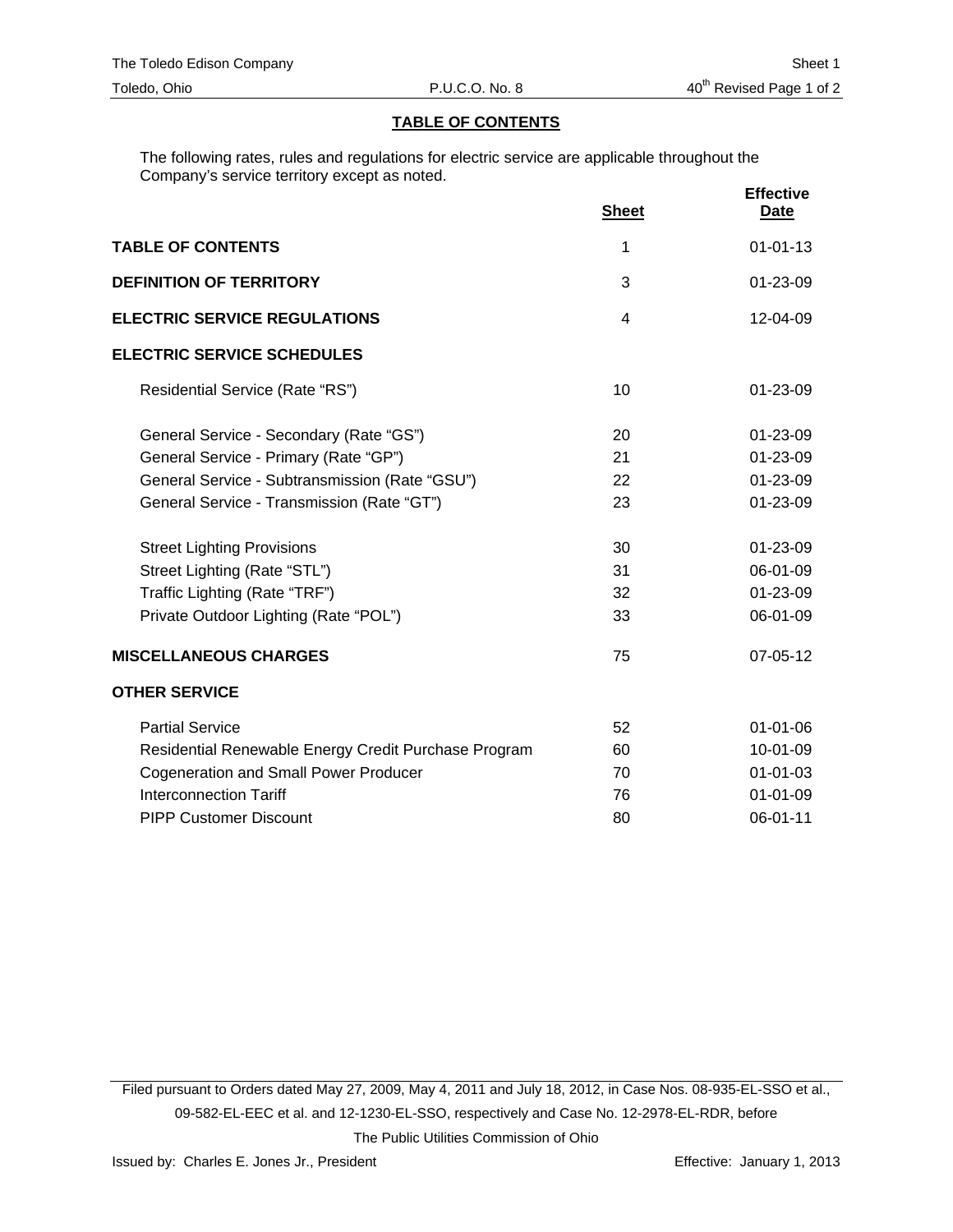# **TABLE OF CONTENTS**

| <b>RIDERS</b>                                          | <b>Sheet</b> | <b>Effective</b><br>Date |
|--------------------------------------------------------|--------------|--------------------------|
| Summary                                                | 80           | 09-01-11                 |
| <b>Residential Distribution Credit</b>                 | 81           | $05 - 21 - 10$           |
| <b>Transmission and Ancillary Services</b>             | 83           | 09-10-10                 |
| <b>Alternative Energy Resource</b>                     | 84           | $10-01-12$               |
| <b>School Distribution Credit</b>                      | 85           | 06-01-09                 |
| <b>Business Distribution Credit</b>                    | 86           | 01-23-09                 |
| <b>Hospital Net Energy Metering</b>                    | 87           | 10-27-09                 |
| Economic Development (4a)                              | 88           | 01-23-09                 |
| <b>Universal Service</b>                               | 90           | 12-20-11                 |
| State kWh Tax                                          | 92           | 01-23-09                 |
| <b>Net Energy Metering</b>                             | 93           | 10-27-09                 |
| Delta Revenue Recovery                                 | 96           | $10-01-12$               |
| Demand Side Management                                 | 97           | 07-01-12                 |
| Reasonable Arrangement                                 | 98           | 06-01-09                 |
| <b>Distribution Uncollectible</b>                      | 99           | $10-01-12$               |
| Economic Load Response Program                         | 101          | 06-01-11                 |
| Optional Load Response Program                         | 102          | 06-01-11                 |
| <b>Generation Cost Reconciliation</b>                  | 103          | $10-01-12$               |
| Fuel                                                   | 105          | 12-14-09                 |
| Advanced Metering Infrastructure / Modern Grid         | 106          | $10-01-12$               |
| Line Extension Cost Recovery                           | 107          | $10-01-12$               |
| <b>Delivery Service Improvement</b>                    | 108          | $01 - 01 - 12$           |
| <b>PIPP Uncollectible</b>                              | 109          | $10-01-12$               |
| Non-Distribution Uncollectible                         | 110          | 10-01-12                 |
| <b>Experimental Real Time Pricing</b>                  | 111          | 06-01-12                 |
| <b>Experimental Critical Peak Pricing</b>              | 113          | 06-01-12                 |
| <b>Generation Service</b>                              | 114          | 06-01-12                 |
| Demand Side Management and Energy Efficiency           | 115          | $01 - 01 - 13$           |
| <b>Economic Development</b>                            | 116          | $10-01-12$               |
| <b>Deferred Generation Cost Recovery</b>               | 117          | 06-01-09                 |
| Deferred Fuel Cost Recovery                            | 118          | $01 - 01 - 11$           |
| Non-Market-Based Services                              | 119          | 06-01-12                 |
| <b>Residential Deferred Distribution Cost Recovery</b> | 120          | $01 - 01 - 12$           |
| Non-Residential Deferred Distribution Cost Recovery    | 121          | $01 - 01 - 12$           |
| <b>Residential Electric Heating Recovery</b>           | 122          | 07-01-12                 |
| <b>Residential Generation Credit</b>                   | 123          | 10-31-12                 |
| <b>Delivery Capital Recovery</b>                       | 124          | $10 - 01 - 12$           |

Filed pursuant to Orders dated May 27, 2009, May 4, 2011 and July 18, 2012, in Case Nos. 08-935-EL-SSO et al., 09-582-EL-EEC et al. and 12-1230-EL-SSO, respectively and Case No. 12-2978-EL-RDR, before The Public Utilities Commission of Ohio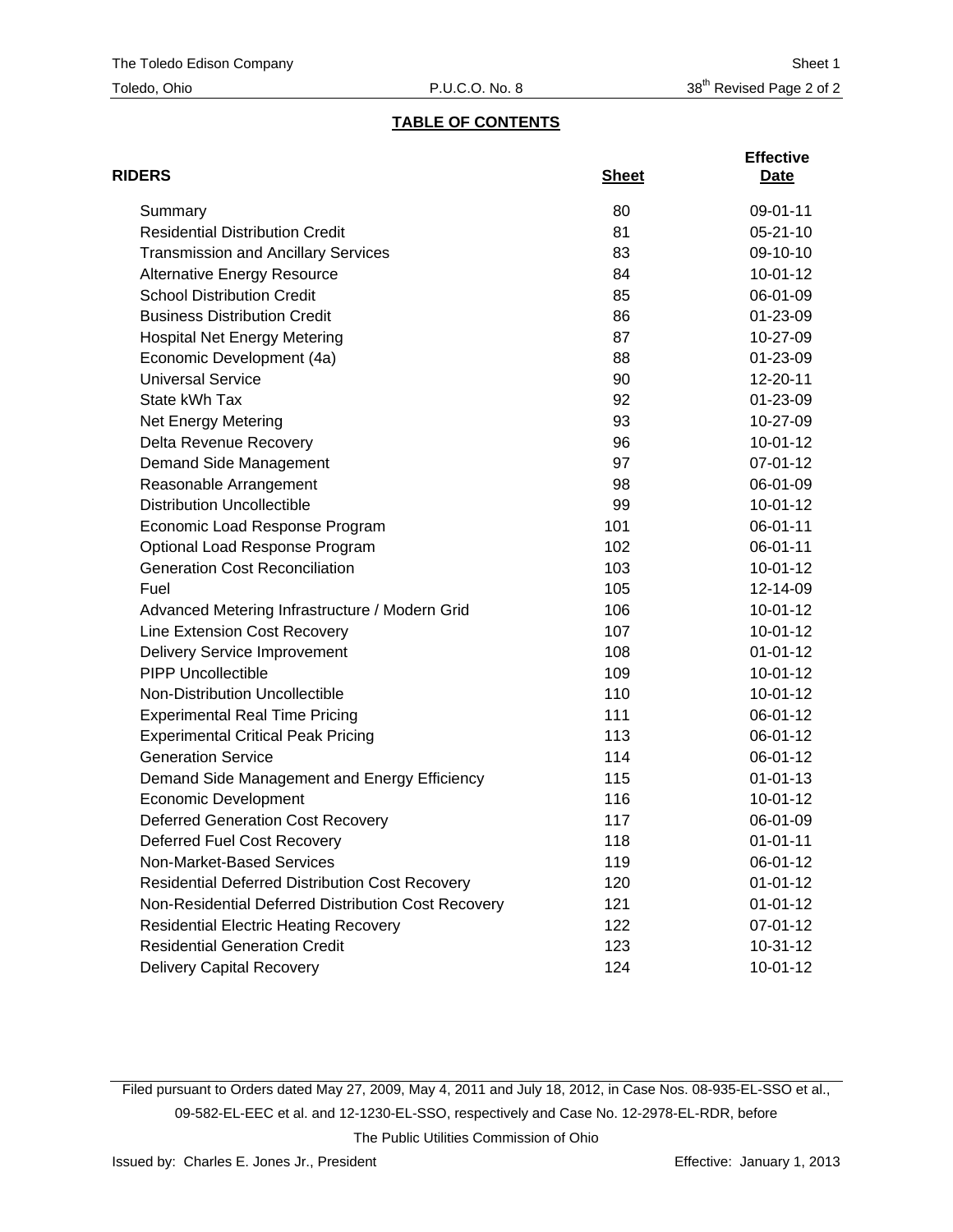#### **RIDER DSE**

# **Demand Side Management and Energy Efficiency Rider**

The Company reserves the right to revise such schedule consistent with the Commission's final rules, which may include modification or deletion of all or portions of this schedule.

#### **APPLICABILITY:**

Applicable to any customer that takes electric service under the Company's rate schedules. The following charges will apply, by rate schedule, effective for service rendered beginning January 1, 2013, for all kWhs per kWh:

| <b>RATE:</b> | DSE <sub>1</sub>    | DSE <sub>2</sub> |
|--------------|---------------------|------------------|
| <b>RS</b>    | 0.0639c             | $0.2978$ ¢       |
| GS           | 0.0639 <sub>¢</sub> | $0.2578$ ¢       |
| GP           | 0.0639 <sub>¢</sub> | $0.6406\phi$     |
| GSU          | 0.0639c             | $0.3633$ ¢       |
| GT           | 0.0639 <sub>¢</sub> | $(0.2586)$ ¢     |
| <b>STL</b>   | 0.0639 <sub>¢</sub> | $0.0431$ ¢       |
| <b>TRF</b>   | 0.0639c             | 0.0458c          |
| <b>POL</b>   | 0.0639 <sub>¢</sub> | $0.0000$ ¢       |

#### **PROVISIONS:**

- 1. The DSE1 charges set forth in this Rider recover costs incurred by the Company associated with customers taking service under the Economic Load Response Rider (ELR) and Optional Load Response Rider (OLR).
- 2. The DSE2 charges set forth in this Rider recover costs incurred by the Company associated with the programs that may be implemented by the Company to secure compliance with the, energy efficiency and peak demand reduction requirements in Section 4928.66, Revised Code through demandresponse programs, energy efficiency programs, peak demand reduction programs, and self-directed demand-response, energy efficiency or other customer-sited programs. The costs initially deferred by the Company and subsequently fully recovered through this Rider will be all program costs, including but not limited to any customer incentives or rebates paid, applicable carrying costs, all reasonable administrative costs to conduct such programs, and lost distribution revenues resulting from the implementation of such programs.

## **RIDER UPDATES:**

1. The DSE1 charges set forth in this Rider shall be updated semi-annually. No later than December 1st and June 1st of each year, the Company shall file with the PUCO a request for approval of the these charges which, unless otherwise ordered by the PUCO, shall become effective on a service rendered basis on January 1st and July 1st of each year, beginning with the January 1, 2010 effective date.

Filed pursuant to Orders dated May 27, 2009, May 4, 2011 and July 18, 2012, in Case Nos. 08-935-EL-SSO et al., 09-582-EL-EEC et al. and 12-1230-EL-SSO, respectively and Case No. 12-2978-EL-RDR, before

The Public Utilities Commission of Ohio